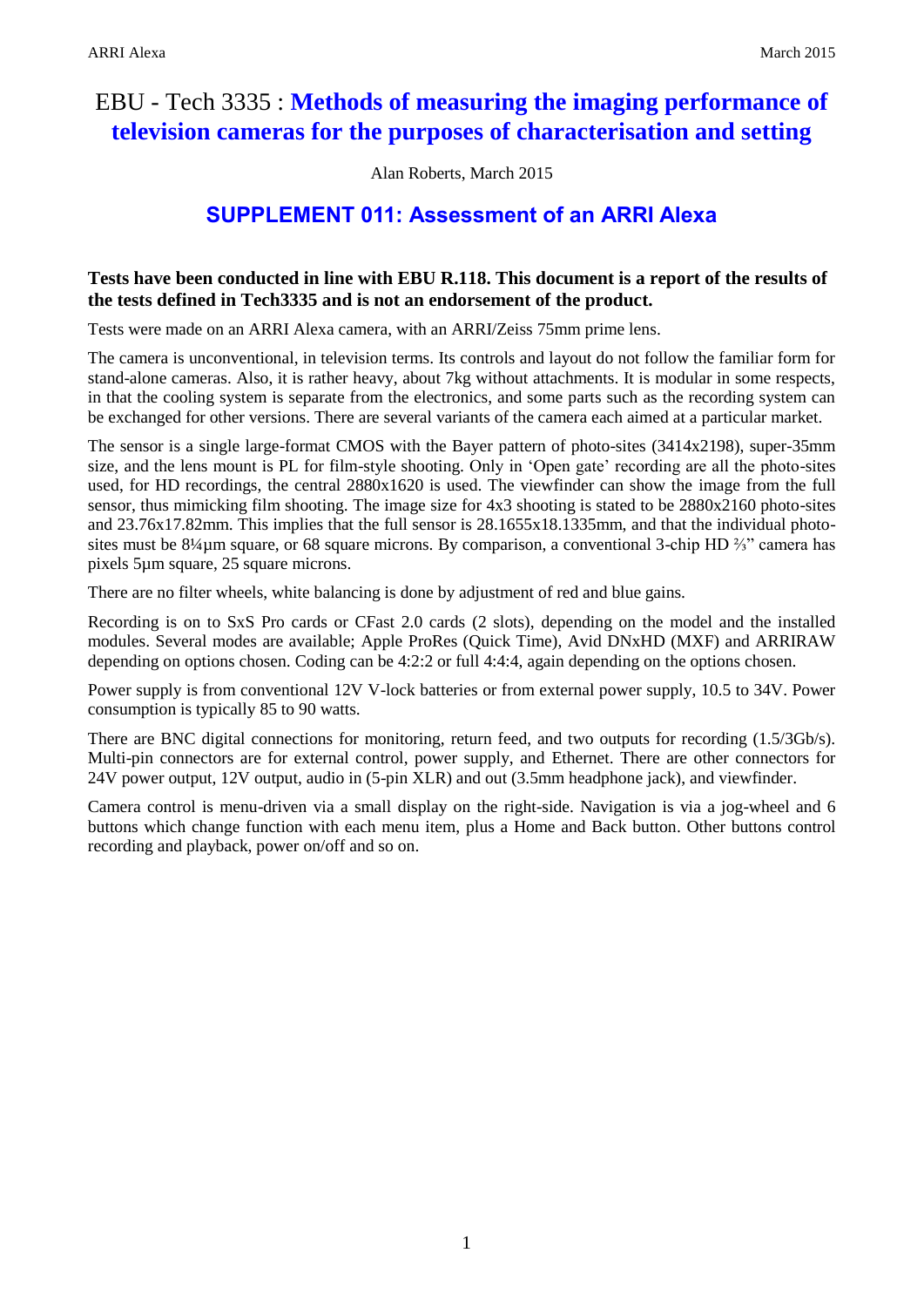# EBU - Tech 3335 : **Methods of measuring the imaging performance of television cameras for the purposes of characterisation and setting**

Alan Roberts, December 2014

# **SUPPLEMENT 011: Assessment of an ARRI Alexa**

Many of the menu items have little or no effect on image quality. The full set of menu items is given for completeness, although I cannot guarantee that it is complete or accurate (condensing a 318 page manual is not easy). In boxes with a range of numeric settings, the values indicate the range, and no scales are given. Default settings, where known, are underlined. I have not identified 'best' settings, since the factory settings work well. In most menu items, the jog wheel can be used to make selections, or change a numerical value.

This is not intended as a replacement for reading the manual.

## **Control buttons**

| On/Off     | Power button, press and hold for 5 seconds to turn off    |
|------------|-----------------------------------------------------------|
| Rec        | Start/stop recording                                      |
| Lock       | Press and hold for 3 seconds to lock/unlock most controls |
| Grab       | Press to grab a still frame to SD card                    |
| TC         | Opens the Time Code screen                                |
| <b>WRS</b> | Wireless remote System, only on some versions             |
| Play       | Playback screen                                           |
| Info       | Live Info screen, shows status and access other screens   |
| User       | User buttons screen, 3 above 3 below the screen           |
| Menu       | The menu system                                           |
| Back       | Press to go back in the menu structure                    |
| Home       | Go to Home screen from anywhere in the menu structure     |

# **Menu settings**

| Time code screen |                        | Time code                              |
|------------------|------------------------|----------------------------------------|
| <b>Item</b>      | range                  | comments                               |
| <b>Set TC</b>    |                        |                                        |
| Set 2 time       |                        | Sets TC to the camera's internal clock |
| Reset            |                        | Set TC to zero                         |
| Project          |                        | Go to Project menu, to set camera fps  |
| <b>Options</b>   |                        |                                        |
| Source           | Int TC, Ext LTC,       | Ext LTC only when Mode=Free run        |
| Mode             | Rec run, Free run      |                                        |
| Generator        | Regen, Jam sync        |                                        |
| User bits        | Internal. UB in Ext TC |                                        |
| Set UB           |                        | Edit User Bits                         |

| Info screen       |       | <b>Status information</b>                                |
|-------------------|-------|----------------------------------------------------------|
| <b>Item</b>       | range | comments                                                 |
| <b>Version</b>    |       | Serial numbers and version numbers                       |
| <b>Media Info</b> |       | Shows max frame rate, card free capacity etc.            |
|                   |       | Shows time/date, fan speed, sensor mode and temperature, |
| <b>System</b>     |       | Ethernet IP address, operating time                      |
| Save to SD        |       | Copy data to SD card                                     |
| <b>FPS</b> Info   |       | Shows sensor fps, project fps, Rec Out fps, Mon Out fps, |
|                   |       | SxS card max fps                                         |

 $\mathcal{L}$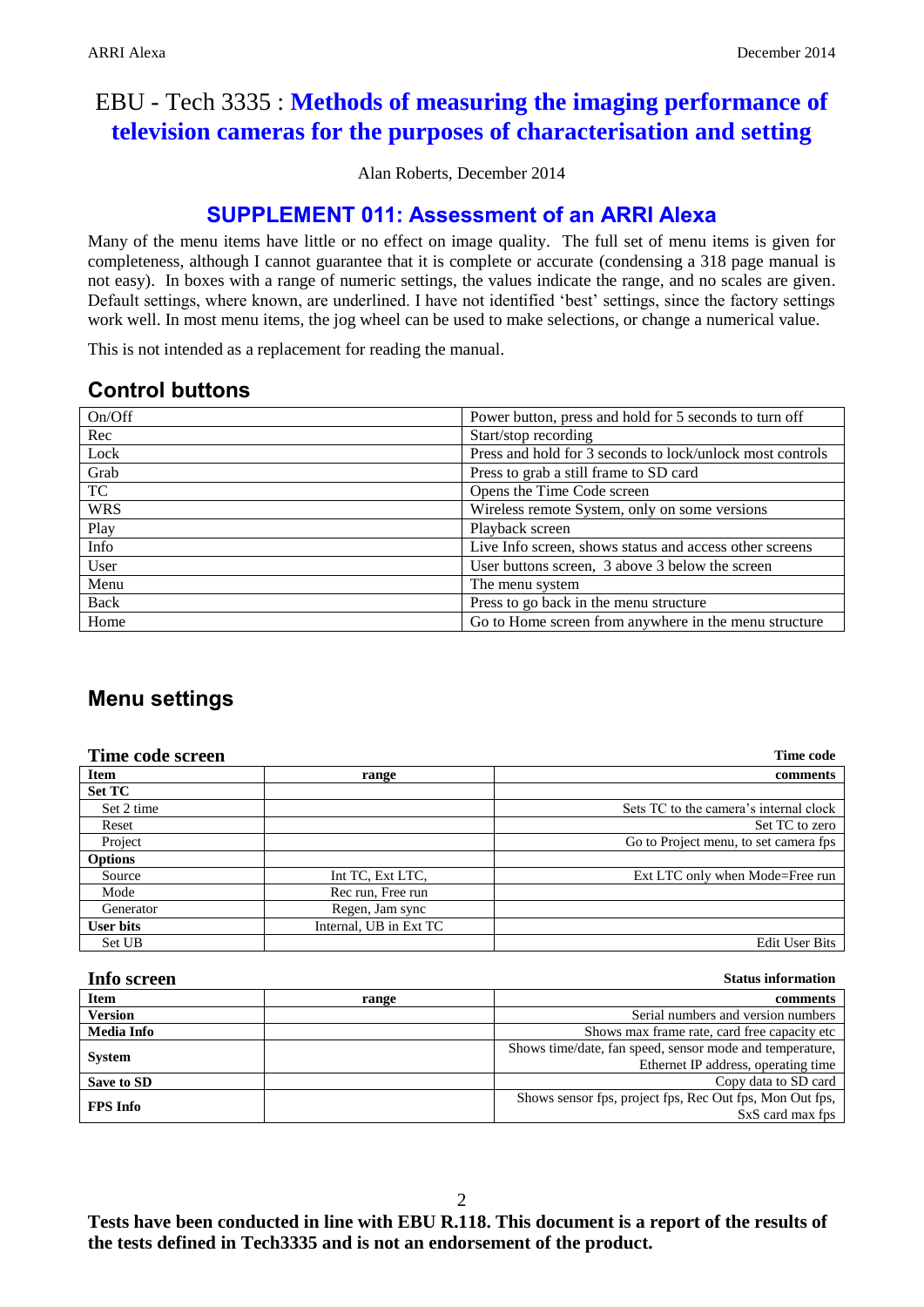### **User screen User button assignment**

| - - - - - - - - - - - |                     | $\overline{\phantom{a}}$                       |
|-----------------------|---------------------|------------------------------------------------|
| <b>Item</b>           | range               | comments                                       |
| $\sim$                | Long list           | .`onsult<br>the manual for the list of options |
| $4\nu$ f              | Different long list |                                                |

| <b>PLAY</b> screen     |                   | Clip playback                         |
|------------------------|-------------------|---------------------------------------|
| <b>Item</b>            | range             | comments                              |
| Cliplist               | List of clips     | Choose with the jog wheel             |
| $+10%$                 |                   | Advance the clip by 10% of its length |
| $-10%$                 |                   | Or back 10%                           |
| Step size              | 1 frame, 1 second | Scrub speed                           |
| Circle clip            |                   | Mark the clip                         |
| <i>Options</i>         |                   |                                       |
| Clip end action        | Pause, Loop       |                                       |
| Show frame lines       | On, Off           |                                       |
| Status info on Mon Out | On, Off           |                                       |
| Peaking on Mon Out     | On, Off           |                                       |
| Peaking on EVF         | On. Off           |                                       |

### **HOME screen**

| <b>Item</b>                   | range                                                                    | comments                                                        |
|-------------------------------|--------------------------------------------------------------------------|-----------------------------------------------------------------|
| <b>FPS</b>                    |                                                                          | Set frame rate                                                  |
| Jog                           | $23.976, \underline{24}$ , 25, 29.97  60                                 | Max value depends on rec mode                                   |
| $\operatorname{\mathsf{Add}}$ |                                                                          | Define user frame rate                                          |
| High speed                    |                                                                          | Extend speed range, if camera has a licence                     |
| Delete                        |                                                                          | Delete a user frame rate                                        |
| Mode                          |                                                                          | Press to accept any change of mode                              |
| Media info                    |                                                                          | Display only                                                    |
| <b>SDIFPS</b>                 |                                                                          | Set monitoring fps, usually linked                              |
| AUDIO                         |                                                                          | Shows audio levels, -45 to 0dBFS                                |
| Audio Out                     |                                                                          | Audio out Options menu                                          |
| $\! + \!$                     |                                                                          | Audio out volume up                                             |
| $\overline{a}$                |                                                                          | Audio out volume down                                           |
| <b>Options</b>                |                                                                          | Audio out sub-options, HDSDI feeds only                         |
| Left out                      | $1, 2, 1+2$                                                              | What goes into Left                                             |
| Right out                     | $1, 2, 1+2$                                                              | What goes into Right                                            |
| Audio out level               | Manual, Unity                                                            | Unity fixes 4dBu signal to -20dBFS                              |
| $CH 1+$                       |                                                                          | Channel 1 gain up                                               |
| $CH2+$                        |                                                                          | Channel 2 gain up                                               |
| <i>Options</i>                |                                                                          | Audio in options menu                                           |
| Record                        | On, Off                                                                  | Mutes all audio                                                 |
| Channel 1 level               | Manual, Unity                                                            | Unity fixes 4dBu signal to -20dBFS                              |
| Channel 2 level               | Manual, Unity                                                            | Unity fixes 4dBu signal to -20dBFS                              |
| Channel 1 source              | $L$ in, $R$ in                                                           | Audio routing                                                   |
| Channel 2 source              | $L$ in, R in                                                             | Audio routing                                                   |
| Soundroll (=tape)             |                                                                          | Enter 'tape' name                                               |
| CH 1-                         |                                                                          | Channel 1 gain down                                             |
| CH <sub>2</sub>               |                                                                          | Channel 2 gain down                                             |
| <b>SHUTTER</b>                | 11.2, 22.5, 45, 90, 172.8, 180, 270,<br>$358^\circ$                      | Set shutter angle, degrees, also shown as 1/time                |
| Add                           | $5 \sim 358^\circ$                                                       | Add a user shutter angle, only up to 356° in High Speed<br>mode |
| Delete                        |                                                                          | Delete a user shutter angle                                     |
| EI                            | 160, 200, 250, 320, 400, 500, 640,<br>800, 1000, 1280, 1600, 2000, 32000 | Set Exposure Index $(ASA/ISO)^1$                                |
| <b>COLOR</b>                  |                                                                          | Colour controls                                                 |
| Set look                      | <b>LCC</b>                                                               | Presets. LCC=Low Contrast Curve <sup>2</sup>                    |
| Add                           |                                                                          | Select a file from SD card, press jog to install                |
| Delete                        |                                                                          | Select a LOOK in the camera, press both Delete buttons to       |

\_\_\_\_\_\_\_\_\_\_\_\_\_\_\_\_\_\_\_\_\_\_\_\_\_\_\_\_\_\_\_\_\_\_\_\_\_\_\_\_\_\_\_\_\_\_\_\_\_\_\_\_\_\_\_\_\_\_\_\_\_\_\_\_\_\_\_\_\_\_\_\_\_\_\_\_\_\_\_\_\_\_\_\_\_\_\_\_\_\_\_\_\_\_\_\_  $1$  The manual states that 800 ISO is the base setting, but these tests have found that 400 may be a better choice, see the test results for details.

 $2$  This curve captures the maximum dynamic range with a Rec.709-style gamma. Other LOOK files can be created and loaded using ARRI's LOOK Creator software.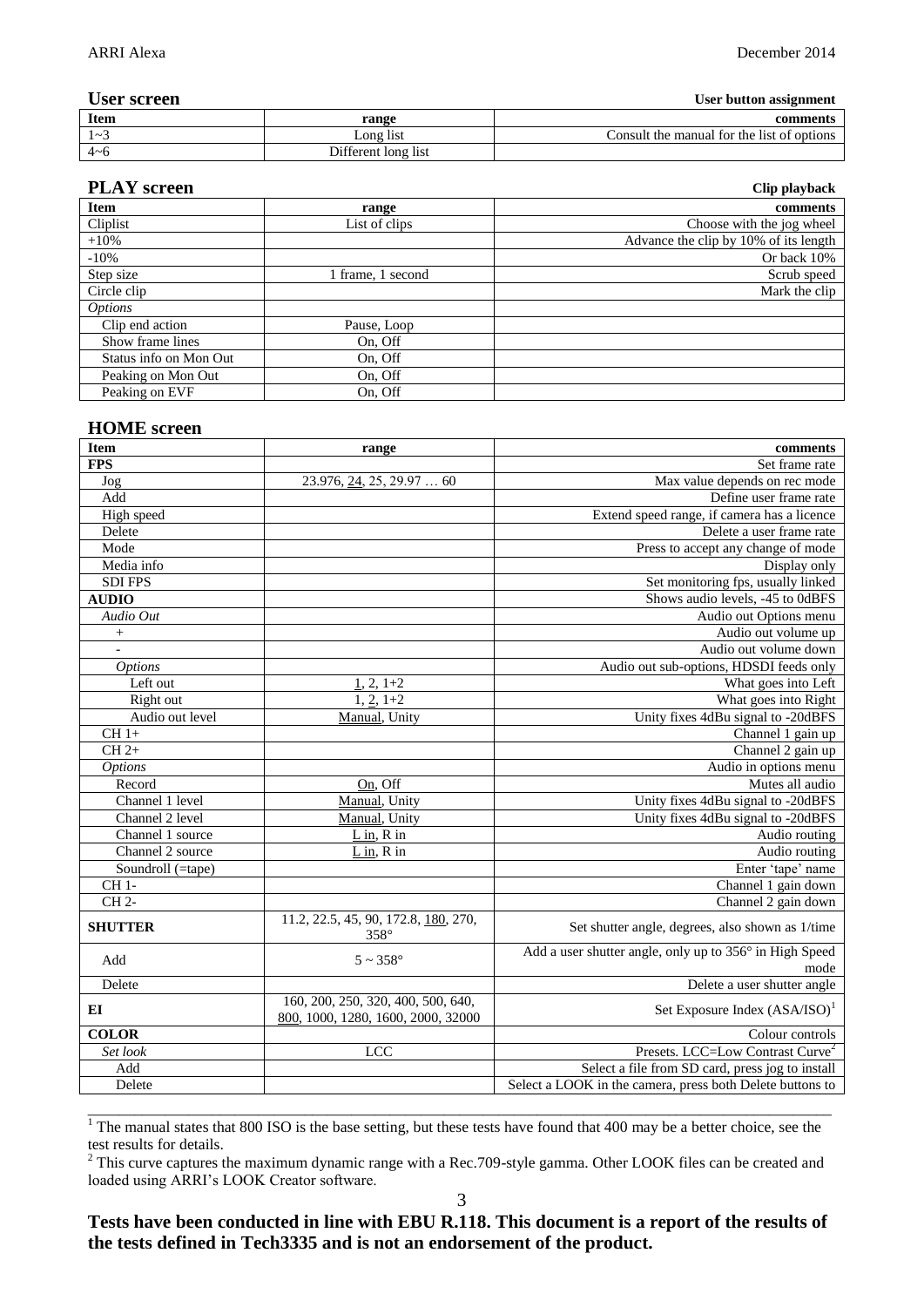|            |                                             | delete it from the camera                                 |
|------------|---------------------------------------------|-----------------------------------------------------------|
| <b>CDL</b> | On, Off                                     | Connect to a server via Ethernet                          |
| CDL conf   |                                             |                                                           |
| <b>EVF</b> |                                             |                                                           |
| Mon out    |                                             |                                                           |
| Gamma      |                                             | Opto-electronic transfer characteristic                   |
| Internal   |                                             |                                                           |
| Rec out    | Rec 709, LOG C                              | LOG C is based on the Cineon film curve.                  |
| Mon out    | Rec 709, LOG C                              | Rec 709 curve is based on the official curve <sup>3</sup> |
| <b>EVF</b> | Rec 709, LOG C                              |                                                           |
| Internal   |                                             |                                                           |
| Rec out    |                                             |                                                           |
| <b>WB</b>  | Auto WB, Tungsten, Fluorescent,<br>Daylight | White balance                                             |
| Add        |                                             | Use jog wheel to define white balance, then CC correction |
|            |                                             | $(+/- G)$                                                 |
| Rename     |                                             | Give a name to a white balance setting                    |
| Delete     |                                             | Delete one                                                |
| Auto WB    |                                             |                                                           |

### **MENU screen Routing to other menu screens**

| <b>Item</b> | range | comments |
|-------------|-------|----------|
| Recording   |       |          |
| Monitoring  |       |          |
| Project     |       |          |
| System      |       |          |
| Frame grabs |       |          |
| User setups |       |          |

### **MENU > RECORDING screen**

| <b>Item</b>                 | range                                                                             | comments                                                                                            |
|-----------------------------|-----------------------------------------------------------------------------------|-----------------------------------------------------------------------------------------------------|
| <b>Internal</b>             |                                                                                   |                                                                                                     |
| Format                      | Off, ProRes, DNxHD, ARRIRAW                                                       | Takes $\sim$ 20 seconds to change mode, power consumption<br>rises about 15W when recording         |
| Setting                     | ProRes 422, ProRes 422 HQ, ProRes<br>4444 XO, DNxHD 145, DNxHD<br>220x, DNxHD 444 | 444 and 4444 modes require a software licence key                                                   |
| Resolution                  | HD 1920x1080, 2K 2048x1152, Full<br>2880x2160, Cropped 2578x2160                  | Full and Cropped are only available in 4:3 ARRIRAW<br>mode. DN <sub>x</sub> is available only in HD |
| Quick format                |                                                                                   | Format video recording card                                                                         |
| Format                      |                                                                                   | Press both Format buttons to erase file allocation table                                            |
| Erase                       |                                                                                   | Press both Erase buttons to completely wipe the card                                                |
| Prerecord                   |                                                                                   | Only in ProRes mode                                                                                 |
| Prerecord                   | On, Off                                                                           | Records before the Record button is pressed                                                         |
| Buffer size                 | 220, 660, 1100MB                                                                  |                                                                                                     |
| Calculated<br>duration      |                                                                                   | Shows time duration of buffer size, changes with fps and<br>resolution                              |
| <b>Recout</b>               |                                                                                   |                                                                                                     |
| Frame rate                  |                                                                                   | Set fps for Rec Out socket, doesn't change sensor fps                                               |
| <b>HDSDI</b> format         | 422, 444, ARRIRAW, Mon Out<br>clone, Mon Out clean                                | 422, 444 and ARRIRAW can each be 1.5G DL, 3G SL or<br>3G DL. SL=1BNC, DL=2BNC                       |
| Surround mask               |                                                                                   | Set picture level outside recorded area                                                             |
| Scan format                 | P. PSF                                                                            | PSF not available faster than 30fps                                                                 |
| Output range                | Legal, Extended                                                                   | Legal=64~940, Extended=4~1019                                                                       |
| Rec Out fps sets sensor fps | Off, On                                                                           | On means no sensor frames are dropped                                                               |

### **MENU > MONITORING screen**

| <b>Item</b>           | range | CO <sub>1</sub>                                                                                                                                                                                                                                       |
|-----------------------|-------|-------------------------------------------------------------------------------------------------------------------------------------------------------------------------------------------------------------------------------------------------------|
| Electronic viewfinder |       |                                                                                                                                                                                                                                                       |
| $\sim$<br>$m$ htnoso  |       | larely bright<br><b>Contract Contract Contract Contract Contract Contract Contract Contract Contract Contract Contract Contract Contract Contract Contract Contract Contract Contract Contract Contract Contract Contract Contract Contract Contr</b> |
|                       |       |                                                                                                                                                                                                                                                       |

\_\_\_\_\_\_\_\_\_\_\_\_\_\_\_\_\_\_\_\_\_\_\_\_\_\_\_\_\_\_\_\_\_\_\_\_\_\_\_\_\_\_\_\_\_\_\_\_\_\_\_\_\_\_\_\_\_\_\_\_\_\_\_\_\_\_\_\_\_\_\_\_\_\_\_\_\_\_\_\_\_\_\_\_\_\_\_\_\_\_\_\_\_\_\_\_  $3$  The Rec 709 curve tested is not a full implementation of the official curve, there's a knee starting at about 50% which cannot be switched off, see the test results for details.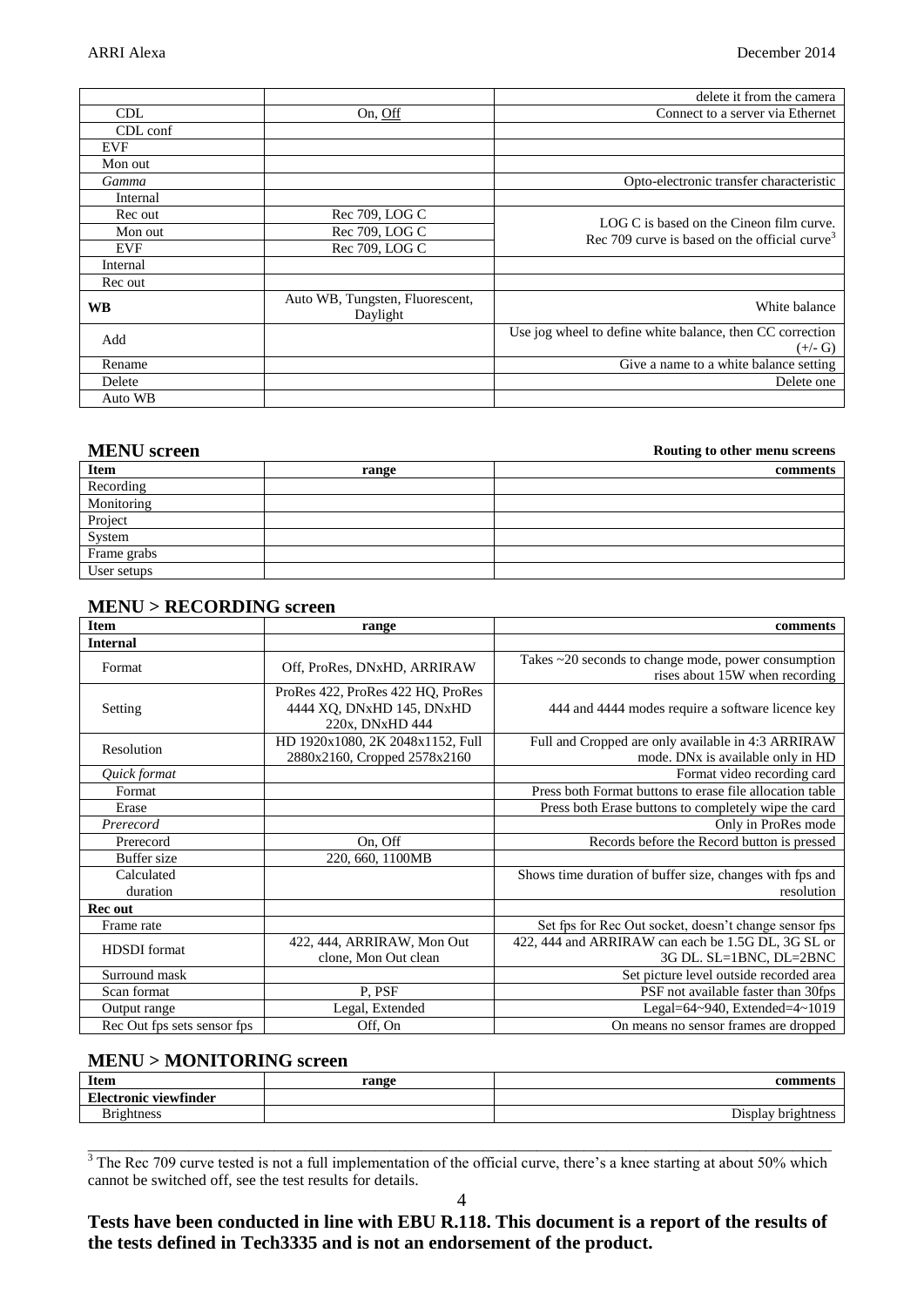| Rotate image                      | On, Off                                 | Useful for viewfinder left/right mounting        |
|-----------------------------------|-----------------------------------------|--------------------------------------------------|
| Smooth mode                       |                                         | Reduces v/f judder on motion                     |
| Surround view                     | On, Off                                 | Show pixels outside the recorded area            |
| $\overline{Frame}$ lines + status |                                         |                                                  |
| Frame lines                       | On, Off                                 | Framing help                                     |
| Surround mask                     | Off, Black line, Color line, Mask       |                                                  |
|                                   | 25%, Mask 50%, Mask 100%                |                                                  |
| Centre mark                       | Off, Small dot, Medium dot, Cross       |                                                  |
| Status info                       |                                         | Brightness of info data                          |
| brightness                        |                                         |                                                  |
| Status info                       | On, Off                                 |                                                  |
| Electronic horizon                | On, Off                                 | Spirit level, not available on all models        |
| LDS info                          |                                         | Lens info, not available on all models           |
| Mon out                           |                                         | 422 1.5G BNC output                              |
| Frame rate                        | 23.976, 24, 25, 29.97, 30               | Keep this the same as the sensor to avoid judder |
| Scan format                       | P, PSF                                  |                                                  |
| Surround view                     | On, Off                                 |                                                  |
| Frame lines + status              |                                         |                                                  |
| Frame lines                       | On, Off                                 | Framing help                                     |
| Frame line 1                      | 1.33:1, 1.66:1, 1.78:1, 1.85:1, 2.39:1, |                                                  |
| Frame line 2                      | 2.39:1 1.3x, 2.39 2x                    | You can add others, consult the manual           |
| User rectangles                   |                                         | Define 2 user rectangles                         |
| Color                             |                                         | Select line colour                               |
| Intensity                         |                                         | Set line brightness                              |
| Surround mask                     | Off, Black line, Color line, Mask       |                                                  |
|                                   | 25%, Mask 50%, Mask 100%                |                                                  |
| Centre mark                       | Off, Small dot, Medium dot, Cross       |                                                  |
| Status info                       |                                         |                                                  |
| brightness                        |                                         | Brightness of info data                          |
| Status info                       | On, Off                                 |                                                  |
| Electronic horizon                | On, Off                                 | Spirit level, not available on all models        |
| LDS info                          |                                         | Lens info, not available on all models           |
| Camera index letter               | On, Off                                 | Indentify the camera, top tight of Mon Out       |
| Peaking                           | On, Off                                 | You get to adjust the strength as well           |
| <b>False Color</b>                | On. Off                                 | Highlights overexposure                          |
| Anamorphic                        |                                         | Corrects anamorphic lens, needs a licence        |
| desqueeze                         | 1.3x, 2x, 2xmag                         |                                                  |
| Peaking                           | On, Off                                 | Also strength control                            |
| False color                       |                                         | Exposure control assistance                      |
| Anamorphic desqueeze              | 1.3x, 2x, 2xmag                         | Undo anamorphic lens squeeze                     |

### **MENU > PROJECT screen**

| <b>Item</b>         | range                | comments                                        |
|---------------------|----------------------|-------------------------------------------------|
| Sensor mode         | 4:3, 16:9, Open gate | 4:3 and Open gate available only on some models |
| Rec resolution      |                      | Links to MENU > RECORDING > Internal            |
| Codec               |                      | Links to $MENU > RECORDING > Internal$          |
| Project frame rate  |                      | Select TC timebase, and playback fps.           |
| Camera index        |                      | Set camera identifier letter                    |
| Camera index color  |                      | Choose colour to show it.                       |
| Next reel count     |                      | 'Reel' number, pretending to be tape/film       |
| Lens squeeze factor |                      | This goes into file metadata                    |
| Production info     |                      | Lots of fields for roles and names              |

### **MENU > SYSTEM screen**

| <b>Item</b>             | range                           | comments                                 |
|-------------------------|---------------------------------|------------------------------------------|
| <b>Imaging</b>          |                                 |                                          |
| Sensor mode             | 4:3, 16:9, Open gate            | 4:3 and Open gate only on some models    |
| Sensor temperature      | Standard, High humidity         |                                          |
| Image transform         | None, Mirror horiz, Rotate 180° |                                          |
| User pixel masking      |                                 | Masking of faulty pixels, see the manual |
| Power                   |                                 | Voltage levels for warnings              |
| Bat 1 (plug) warning    | 16                              |                                          |
| Bat 2 (onboard) warning |                                 |                                          |
| <b>External sync</b>    |                                 |                                          |
| Eye index               | L, R                            | Indentifier for stereo shooting          |

5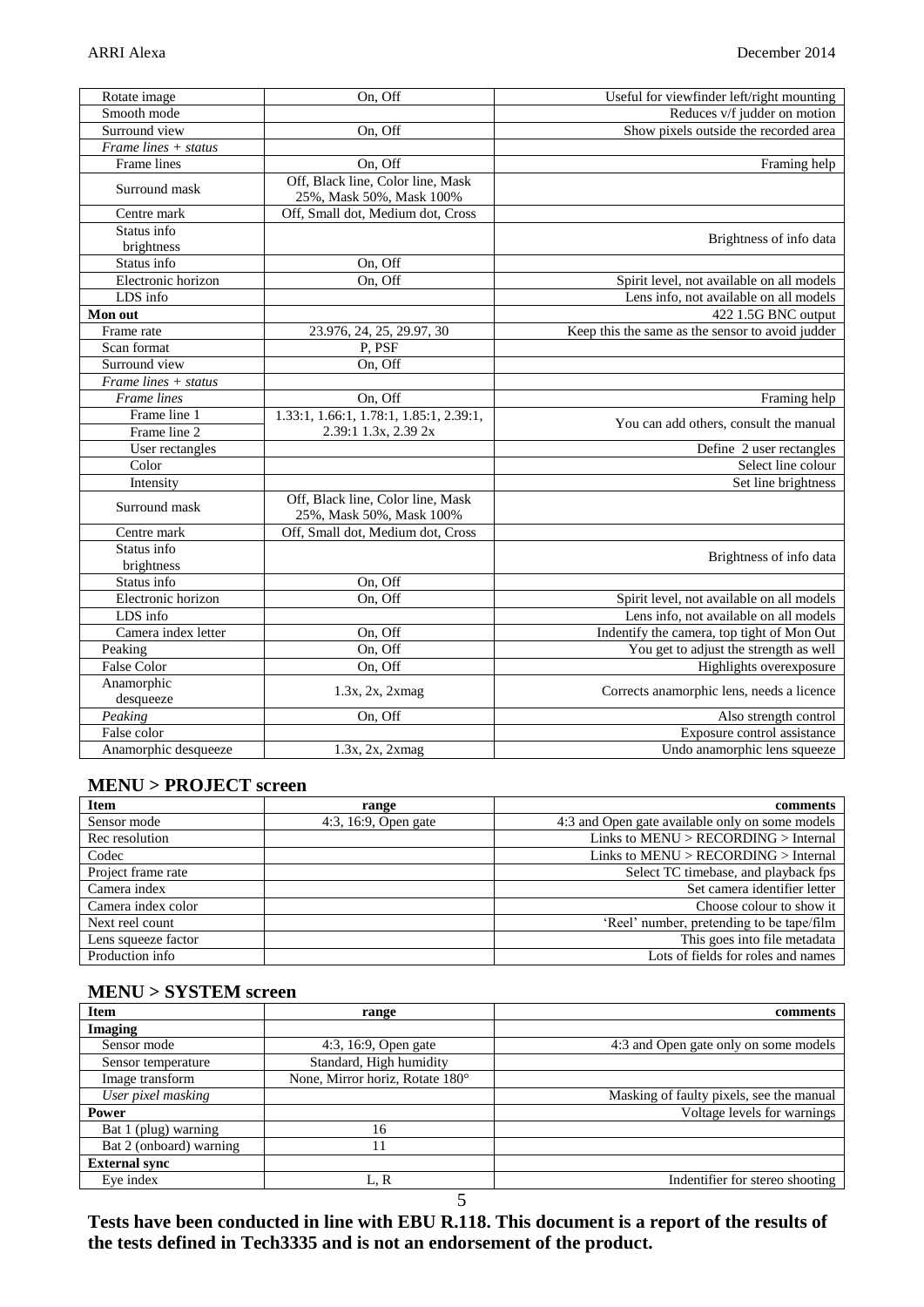| Sensor sync              | Off, Ext master, Ext slave   | For syncing a pair of Alexas                        |  |
|--------------------------|------------------------------|-----------------------------------------------------|--|
| HD out phase             | $-30 \sim +30$               | Clock pluses (13.4ns)                               |  |
| Send HD sync trigger     |                              | Sends a trigger pulse from Master to Slave          |  |
| Settings sync            |                              | Consult the manual                                  |  |
| <b>Test signal</b>       |                              |                                                     |  |
| Color bars               | Off, On                      | <b>SMPTE</b> bars                                   |  |
| Test tone                | Off, On                      | 1kHz with bars                                      |  |
| Test tone level          | $0, -9, -18dBFS$             |                                                     |  |
| Display + beeper         |                              |                                                     |  |
| Display brightness       |                              | Also adjustable in HOME screen, hold BACK button in |  |
|                          |                              | and twiddle the jog wheel                           |  |
| <b>Button brightness</b> |                              | Set button brightness                               |  |
| Ren beeper mode          | Off, Start, Stop, Start+Stop |                                                     |  |
| System time + date       |                              |                                                     |  |
| Time                     |                              | Display only                                        |  |
| Date                     |                              | Display only                                        |  |
| Set time $+$ date        |                              | Use jog wheel, $>$ and $<$ to move around           |  |
| Time zone                |                              | Select location                                     |  |
| <b>DST</b>               | Off, On                      | Daylight saving                                     |  |
| Fan mode                 | Regular, Rec low             | Rec low is quitter when recording, louder when not  |  |
| SD card                  |                              |                                                     |  |
| Format+prepare SD card   |                              | Fully wipe SD card, create folder structure         |  |
| Prepare SD card          |                              | Create folder structure without wiping card         |  |
| <b>Firmware</b>          |                              |                                                     |  |
| Select update file       |                              | Files on SD card, press both Update buttons to load |  |
| Licenced features        |                              | Stuff you pay for                                   |  |
| Delete                   |                              | Select a feature, and delete it                     |  |
| Install                  |                              | Select a file on SD card, and install it            |  |
| HW info                  |                              | Show what the selected feature is                   |  |

### **MENU > FRAME GRABS screen**

| <b>Item</b>               | range              | comments                                                  |
|---------------------------|--------------------|-----------------------------------------------------------|
| File format               | JPEG. TIF. DPX     | Format to save                                            |
| Compare grab 2 live image |                    |                                                           |
| Compare mode              | Interleave, Toggle | Press Compare on the Compare file screen to switch on/off |
| Active on EVF             | On. Off            |                                                           |
| Active on Mon out         | On, Off            |                                                           |

### **MENU > SETUPS screen User profiles**

| $m_{\rm H}$ , $v > 0$ $\rm H$ . $v_{\rm H}$ by $v_{\rm H}$ with |       | $\frac{1}{2}$                                       |  |
|-----------------------------------------------------------------|-------|-----------------------------------------------------|--|
| <b>Item</b>                                                     | range | comments                                            |  |
| Save current setup                                              |       |                                                     |  |
| Aa                                                              |       | Use jog wheel or $>$ < buttons to select characters |  |
| Erase                                                           |       |                                                     |  |
| Clear all                                                       |       |                                                     |  |
|                                                                 |       |                                                     |  |
|                                                                 |       |                                                     |  |
| Done                                                            |       |                                                     |  |
| Load setup                                                      |       | Jog wheel to select, PROJECT to validate            |  |
| <b>Factory reset</b>                                            |       |                                                     |  |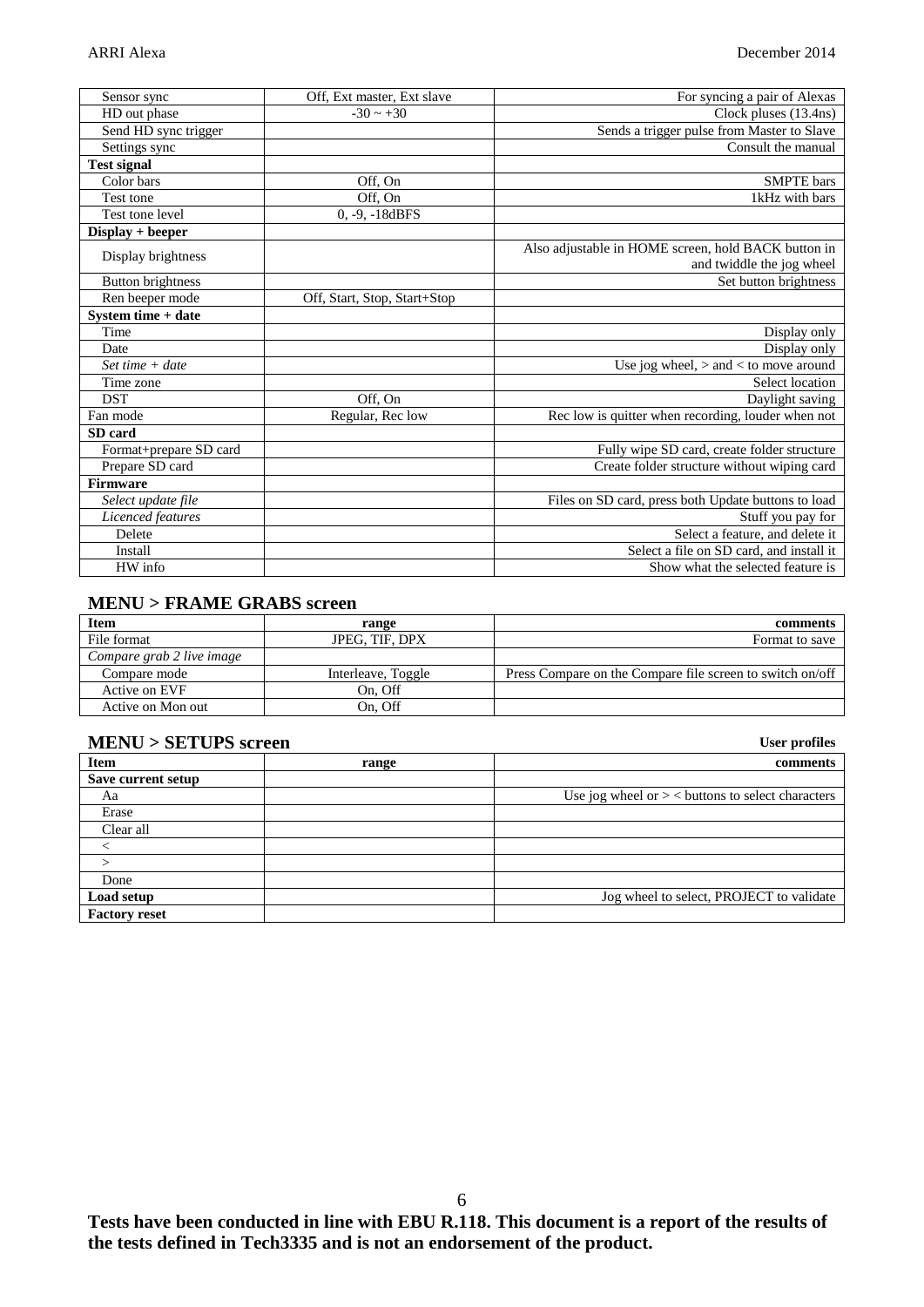# EBU - Tech 3335 : **Methods of measuring the imaging performance of television cameras for the purposes of characterisation and setting**

Alan Roberts, December 2014

# **SUPPLEMENT 011: Assessment of an ARRI Alexa**

Tests were made on an ARRI Alexa camera, with ARRI/Zeiss prime lenses.

The sensor uses the central  $2880x1620$  of a  $3414x2198$  effective photo-sites on a sensor of size 27.98x18.15mm. Thus, the viewfinder can show image information from outside the nominal picture. Since the camera shoots only 1920x1080 (or nominal 2k, which was not tested here), there is an exact ratio of 3:2 between the photo-sites and the output pixels. Thus the decoding of the Bayer pattern ought to deliver clean resolution up to 1440x810, with only minimal coloured aliasing outside that range. Since the sensor is 35mm equivalent size, the individual photo-sites must be about 8.25µm square, approximately double the area of those in a conventional ⅔" HDTV camera, which should deliver lower noise levels and/or higher contrast capture range.

All testing was done by recording onto SxS solid-state cards since this is the mode in which the camera is easiest to use and will probably be used. Live monitoring was done on a small camera viewfinder, and on a waveform monitor. The test procedures were as described and recommended by the EBU, in Tech 3335 [\(http://tech.ebu.ch/docs/tech/tech3335.pdf\)](http://tech.ebu.ch/docs/tech/tech3335.pdf).

The prime purpose of this test was to establish the performance of the camera when used for broadcast television with the ITU Rec.709 gamma curve. For feature-film production, the LogC curve would normally be used.

ARRI have developed a new algorithm for decoding the Bayer pattern, and so it was possible to test both the original (ADA-3) and new (ADA-5) algorithms in the same camera. This affects only the resolution and aliasing, all other tests were made using the original algorithm and the change of algorithm is not expected to affect these results.

## **1 Colour performance**

There are very few camera menu controls which affect the image. Signals can be recorded in either 444 or 422 sampling, and in ProRes or DNxHD, and using the ITU.709 gamma curve or ARRI's proprietary Log-C curve. The 709 curve was used for all the tests.

The camera's 709 curve does not fully accord with the actual ITU Rec.709 curve since it has a gentle but wide-range knee compression near white and a further non-linearity near black. However, over the lower range of the 709 curve, it does seem to be a reasonably accurate version of the standard, but the knee point is at about 50% video level, so exposure control is critical. This makes it difficult to make the measurements recommended in EBU Tech.3335, since there is no clear indication of peak-white exposure.

Fig.1 shows a Colorchecker chart captured in this mode; clearly the card's contrast has been reduced, and the colours are all desaturated but of **Figure 1 Colorchecker**the correct hue.

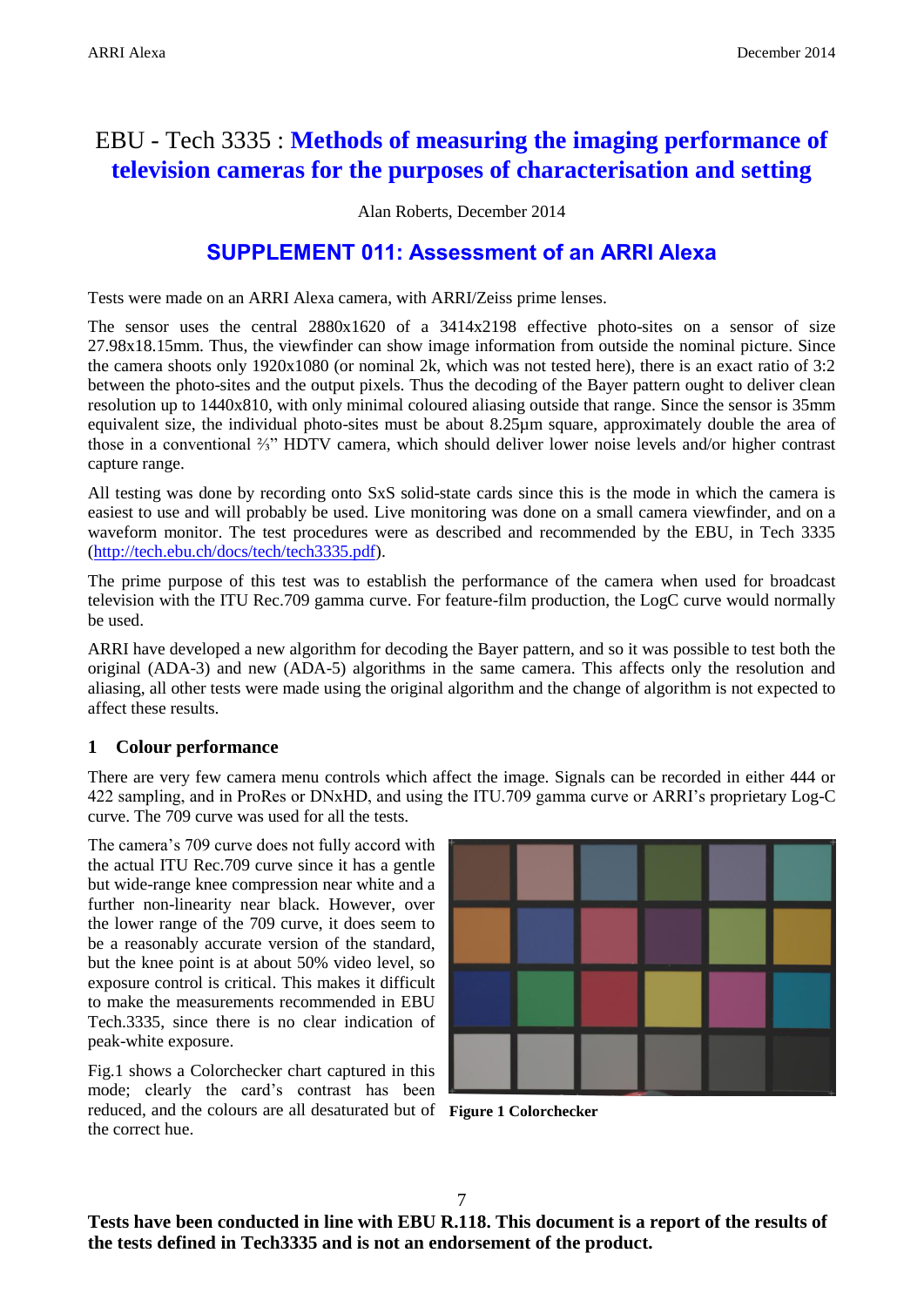### **2 Opto-electronic transfer function, gamma-correction**

A series of exposures of the Colochecker chart were taken, at several different exposures, and the signal levels of the grey scale were measured each time. The results are all plotted together in Fig. 2, together with the theoretical ITU709 gammacorrection curve for comparison (the magenta line). The theoretical curve has been adjusted to match the lower part of the camera curve, peak signal level occurs at about 9.6% of peak exposure, which implies that the built-in knee is set to capture over 3 stops of overexposure. Slight deviations from a smooth curve are probably due to my assumption that the chart patches have the manufacturer's specified reflectances rather than the actual values from measurement, that the lighting was perfectly flat, and that the lens performance was ideal. Nevertheless, the curve is good enough for this purpose.

Fig. 3 shows the same data plotted with log axes. Here the measurement discrepancies are exaggerated at low exposure and signal levels, but the fit is still good enough as an indication of the gamma curve. Clearly the fit between the data and



**Figure 3 Gamma correction, log axes**

the officvial curve is good over much of the midde range, from about 5% signal level to about 50%, although the slope near black appears to be a little less than the specified 4.5.

### **3 Exposure range**

This is normally calculated as the ratio of the exposure which just causes white clipping to the exposure level below which no details can be seen. The unusual nature of the gamma curve makes assessment almost impossible, since the compression of highlights is highly progressive, never seeming to reach an actual clipping point. Nevertheless, the Colorchecker grey scale used for the measurements of the gammacorrection provided some basis for a dynamic range estimate.

All the measurements of the grey scale produced values which did not clip, either at black or white. So the dynamic range must exceed the dynamic range of the chart (in photographic stops) plus the range of exposure values used to make those measurements. The chart reflectances range from 90.01% to 3.13%, a range of 28.76:1, about 4¾ stops, and the exposures ranged from T2 to T22, a range of 7 stops. Thus the dynamic range explored for this test must be about 11¾ stops, so the claim of 14 stops seems entirely reasonable, even when using the 'normal' ITU.709 gamma curve.

### **4 Sensitivity**

The normal specification for camera sensitivity is the lens transmission (T) number for which the camera produces exactly 100% luma level from a 90% reflection card lit at 2000 lux. Few manufacturers actually use the T number. A figure of F/8 to F/11 is normal for a ⅔" conventional HDTV camera (see other camera test reports in this series).

Measurement always assumes that either the gamma curve is switched off, or that it is a conventional television gamma curve with no knee to compress tones near white. The Alexa does not allow for such measurements because the gamma curve contains a gentle but long-range knee which compresses over a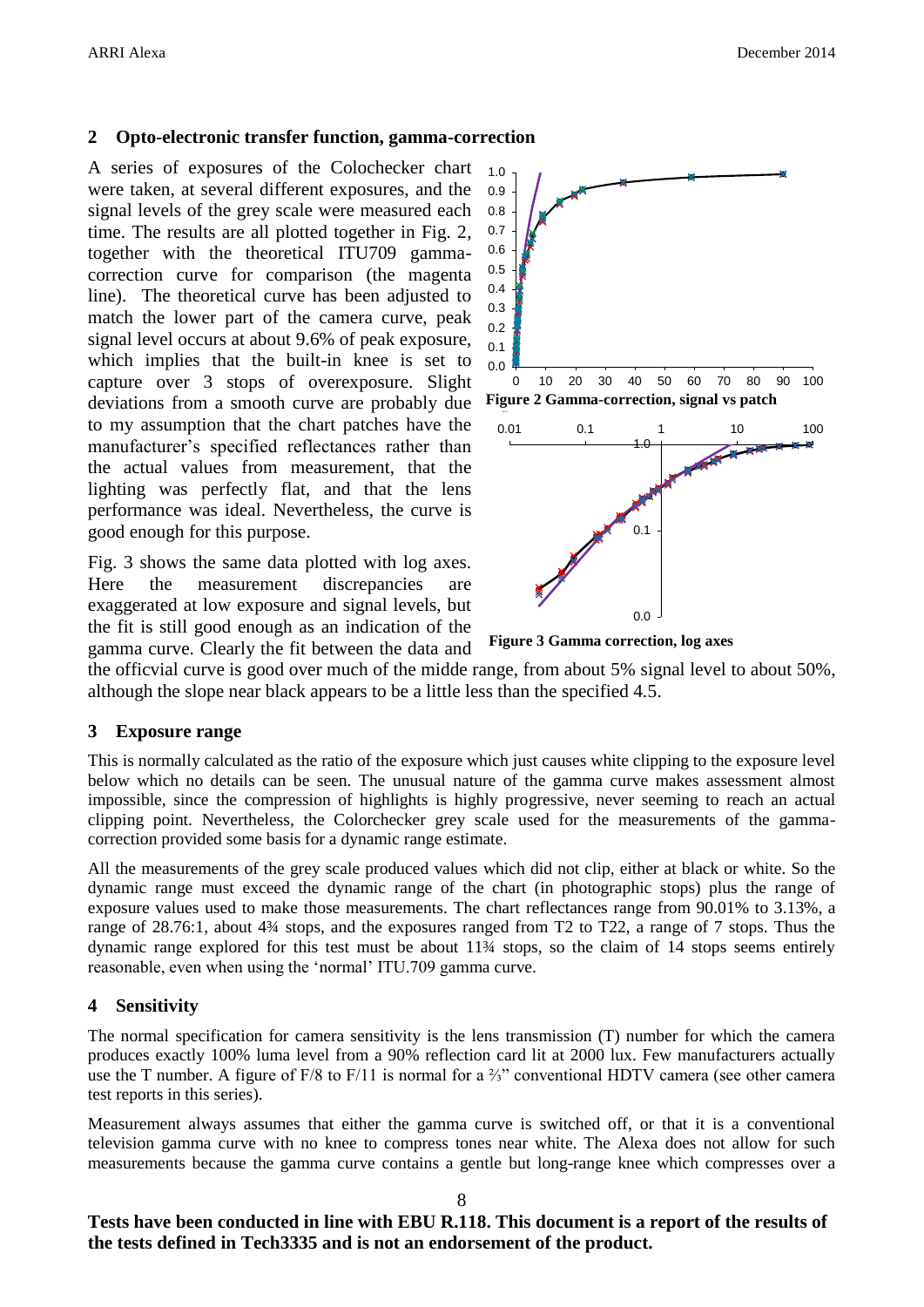considerable luma range. However, there is an argument to be made for using the mid-grey performance rather than peak white, since mid-grey is where the important colours such as skin tones will conventionally be placed. The Kodak 'Gray card' provides the solution, and EBU Tech.3335 has been modified to allow this.

The camera was exposed to the 'white' side of a Kodak card (specified 90% reflectance) and grey (18%) sides simultaneously. They were lit at 2000 lux with tungsten light. The camera was set to ISO 160 in order to get clip-capture with the lowest noise content. The lens aperture was adjusted to make the 18% card

produce 50% and then 40% luma level as indicated on the waveform monitoring. In a conventional video camera, the 18% reflectance should produce a mid-grey level when the 90% reflectance produces peak white, however the convention with the ARRI Alexa seems to be to set exposure to produce 38% luma from 18%, therefore both approaches were measured.

| <b>T</b> (SIO160) | $18\%$ side | $90\%$ side |
|-------------------|-------------|-------------|
| $4 (+5/10)$       | 50.9%       | 71.6%       |
| $5.6 (+1/10)$     | 41.4%       | 64%         |

The T numbers were not read from the lens barrel, but from the meta-data sent from the lens to the camera. Since standard speed for the camera is ISO 800, then the camera will need 2⅓ stops less light to achieve the same signal levels, thus the sensitivity at ISO 800 must be approximately T/11 to produce 50%, T/13.5 to

produce 38%. Thus the Alexa is at least one stop more sensitive than conventional ⅔" HDTV cameras.

### **5 Video Resolution**

Resolution tests were made by exposing the camera to a circular zone plate test chart, containing patterns to test luma, R G and B, and chroma channels. In each case, the chart was framed to fill the image width on the livemonitoring 1920x1080 feed.

### **5.1 Video Resolution, original algorithm**

Fig. 4 shows two quadrants of the luma pattern, plus one of the smaller pattern which explores double the nominal resolution. The smaller pattern (top right) explores the 4k frequency range (3840x2160). Since the sensor performs a 3:2 down-conversion from 2880x1620 to 1920x1080, the normal extinction line joining the maximum horizontal and vertical frequencies only grazes the diagonal limit of the pattern (the null centres are at 2880 horizontally and 1620 vertically). There is some low-level coloured aliasing beyond 1440 horizontally and 810 vertically, but the overall impression is of a clean image even though it does not fully fill the 1920x1080 space. There is a lowlevel coloured null zone centred at 1440,810, as expected, diagonal response.



Fig. 5 shows the colour resolution, red and green **Figure 4 resolution, old algorithm, luma**(blue is the same as red).

The red pattern shows more aliasing than does the green, but the level is low, indicating that the optical spatial low-pass filter is well matched to the output resolution. Evidently, the filter does not have a sharp cut, since some aliasing is visible in the double frequency pattern but the level is not high enough to cause significant problems in 'real' pictures. The overall impression is of good cleanliness, which is quite unusual in a single-sensor camera.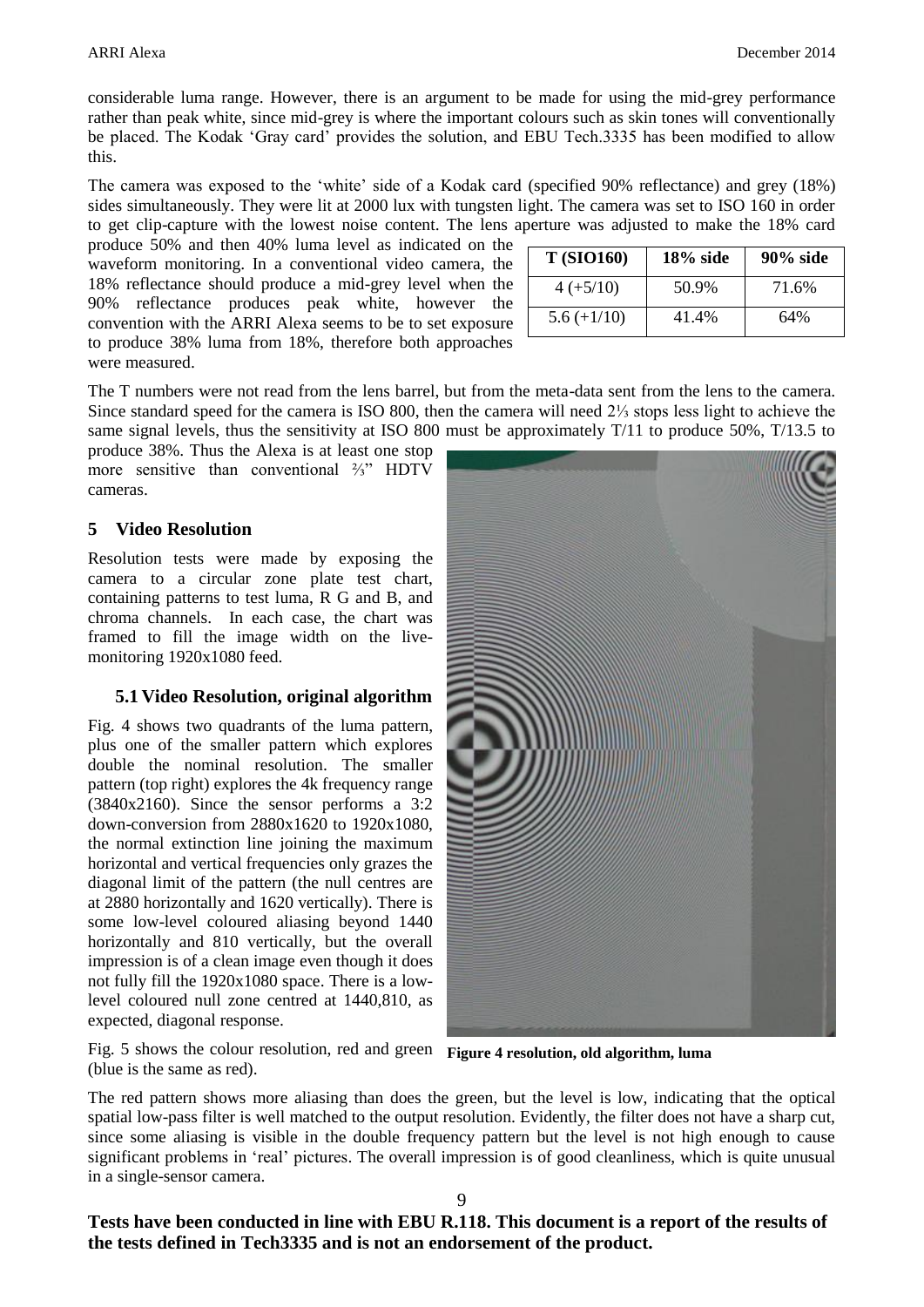



**Figure 5 Resolution, old algorithm, red and green**

### **5.2 Video Resolution, new algorithm (ADA-5)**

Fig. 6 shows the luma resolution with the new algorithm. The level of coloured aliasing is clearly lower, and there appears to be horizontal and vertical resolution above the Nyquist limits of 1440 and 810 respectively. The diagonal, coloured, null zone at 1440,810 is still there, as are the coloured null zones in the smaller, double-frequency pattern centred at 2880 and 1620 respectively.

However, the impression is of considerably improved resolution in the image.

Fig. 7 shows the colour resolution, red and green (again, blue is the same as red). Here the effect of the new algorithm is more clearly visible. The resolution in red is considerably better, much of the aliasing has been eliminated. This hints **Figure 6 Resolution, new algorithm, luma**



**Figure 7 Resolution, new algorithm, red and green**





10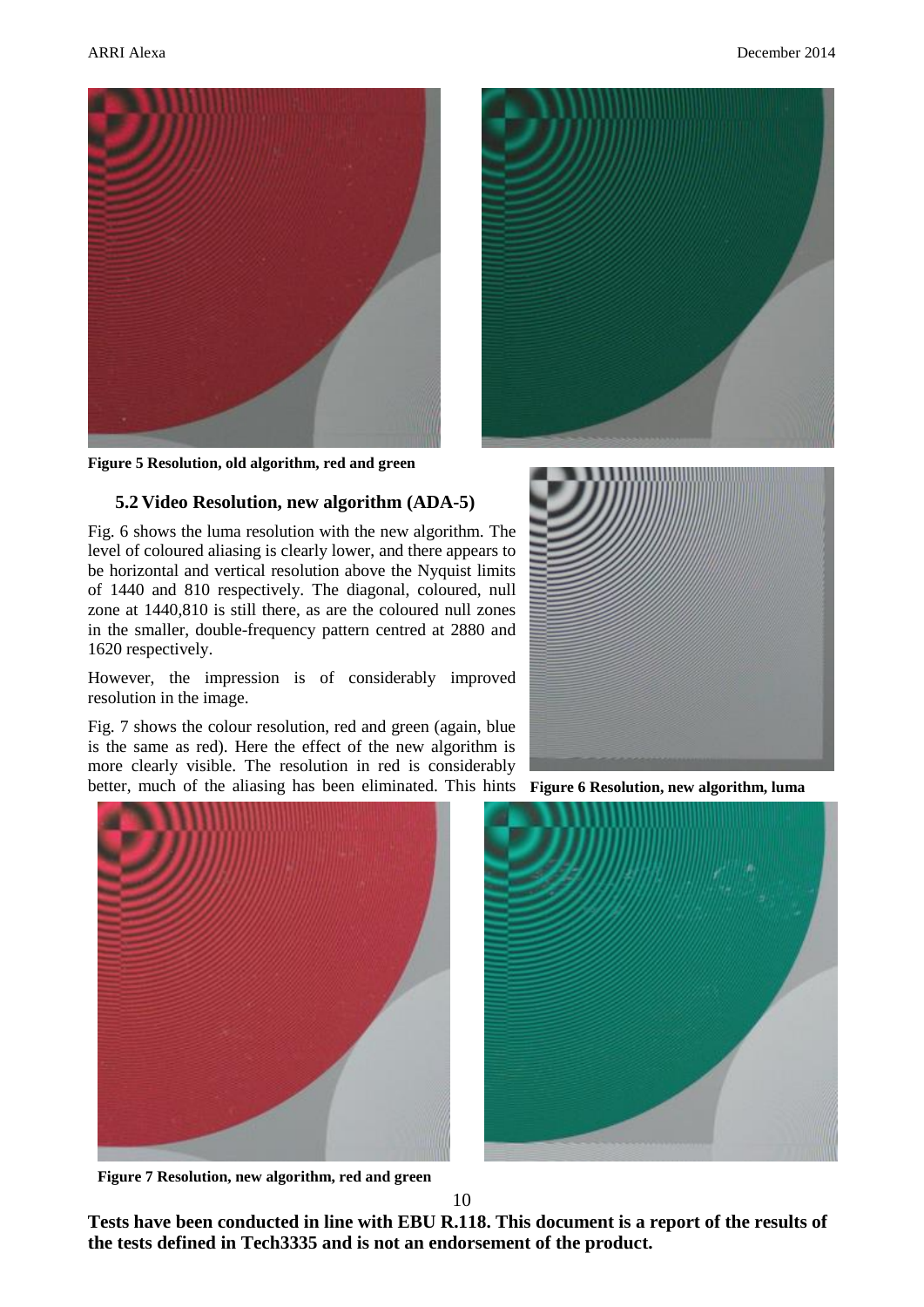that the work done in developing the new algorithm was largely aimed at improving colour performance, and that the improvement is luma performance is a consequence rather than the original aim.

The overall performance of the new algorithm is much better than the original, particularly in the colour channels, and is well worth having. The new algorithm (ADA-5) is available in SUP 11 or olater.

### **6 Video Noise**

To measure how the noise changes with 'speed', the camera was exposed to the white side of a Kodak Gray card. To measure the noise profile (the way noise changes with video signal level at constant camera 'speed'), it was exposed to a custom-made reflectance chart consisting of 6 large grey patches approximately equally spread from black to white visually. The lighting was made as even as possible with two luminaires, and the lens defocused a little to eliminate any dust or minor blemishes. Since the Bayer pattern decoder affects noise levels, measurements were made with both the old and new algorithm.

### **6.1 Video Noise, old algorithm**

Fig. 8 shows the change of noise with camera 'speed', in 4 steps from ISO200 to ISO1600. The horizontal axis is marked in dB; -6.02dB is ISO200, 0dB is 400, +6.02 is 800, +9.03dB is 1600. For each exposure, the aperture was adjusted to get a video level of 50%.

The curves are normally expected to rise with a slope of 3dB noise level per 6dB of camera gain or 'speed'. This holds true above ISO600 (3dB gain) but the curves flatten at lower gains, indicating the presence of a noise 'floor', a level below which they will not go. The target noise level for the EBU R.118 Tier 1 category is -48dB. The camera does not reach that level. However, that does not properly represent the camera.

Fig. 9 shows the noise profile, measured from three exposures of the 6-step grey scale. The points have a degree of scatter which is quite normal for this method of measurement, and so only a trend line is plotted, rather than a line through all the points. There is no evidence of 'shot noise', which would cause the curve to turn upwards near 100% signal level.

This line should normally continue to rise as the signal level falls, since the noise is due in part to analogue noise in the sensor, which is subject to the rising gain in the gamma-correction. However, this curve turns and reduces below 10% video level. In many cameras this would be



**Figure 8 Noise vs gain, 50% luma level, old** 



**Figure 9 Noise profile, ISO400, old algorithm**

due to noise reduction, but the Alexa is different. The large dynamic range is achieved by double-reading of the sensor, and so it is likely that this lowering of noise at low video levels is affected by this process. The net result is that the pictures do not look as noisy as these figures show, since we normally judge noise levels near black, where the actual level is about 10dB lower than expected. For this reason, it might be permissible to pass the camera for EBU R.118 Tier 1 HD, even though technically it does not meet the target of -48dB at mid-grey.

This has highlighted a problem in the simplified recommendations in EBU R.118, where a single noise figure is used to categorise cameras. Work has now started to find a way to interpret noise levels for visual appearance and for the effects they have on compression coders to provide a solution.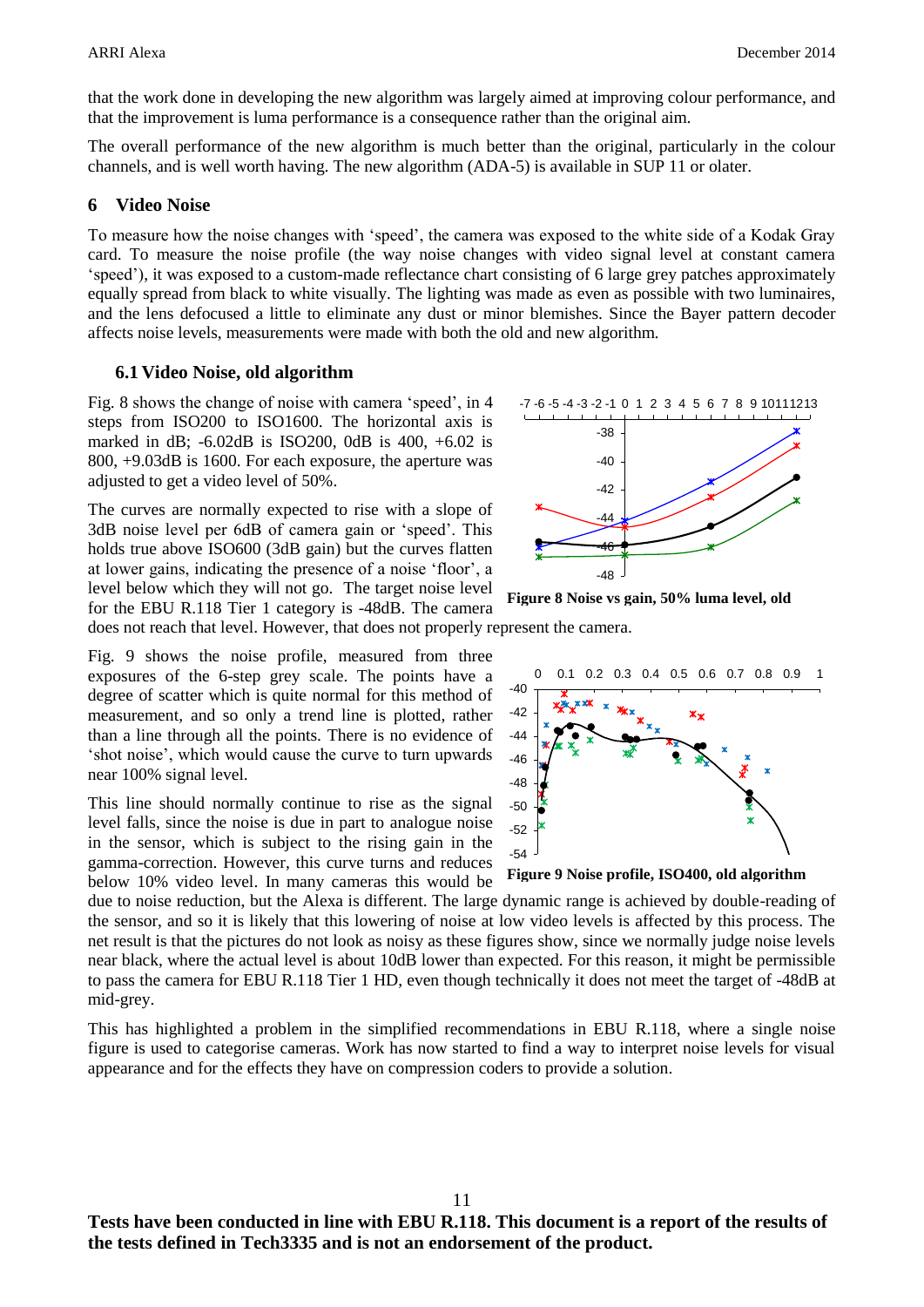### **6.2 Video Noise, new algorithm**

Fig. 10 shows the noise profile. The curve shape is largely unchanged, and the levels are generally about 1dB better than with the old algorithm.

### **7 Motion portrayal, rolling shutter**

Since this is a CMOS camera, the image data is most likely read from the sensor by scanning, rather than by taking a very brief, global, reading of the values into a store for later scanning. This process, called 'rolling shutter', is the same as scanning in a vacuum tube camera or CRT television set, and can cause severe geometrical distortions when there is significant motion in the image.



**Figure 10 Noise profile, new algorithm**

My normal test for this is to set up a small fan, rotating at a speed designed to cause strobing of the fan blades. The fan was set such that the total diameter of the blades filled about 50% of the image height.

Fig. 11 shows the fan at high and low exposure levels.

In the high exposure (left) the right-hand blade is 8% taller than that on the left. Since the fan is rotating clockwise, this is to be expected. The same distortion is visible in the low exposure. This level of



distortion is not noticeable in practice; the **Figure 11 Rotating fan** design of the scanning process has largely eliminated the effect in this camera.

### **8 Infra-red response (IR)**

No video camera should respond to IR. The simple test for this is to take a remote control unit and point it into the lens, then start pressing buttons. If the IR LED is seen lit or flashing, then the camera must be

responding to IR since all consumer remote controls use LEDs which emit 'light' at about 930nm, well beyond the red extreme of the visible range.

Fig. 12 shows the Alexa producing a low-level response to IR. While clearly visible, it is a desaturated magenta which shows that IR is getting into all three sensor channels almost equally. Although undesirable, the level is probably acceptable in practical usage. Any camera which does show a response to IR will show odd colour behaviour under some lighting conditions, and will potentially have unstable black level, due to this light pollution.



**Figure 12 IR response**

### **9 Conclusion**

The camera has very few of the controls normally found in a video camera, but has good connectivity, allowing full-resolution external monitoring and recording.

The test procedures were as described and recommended by the EBU, in Tech 3335 [\(http://tech.ebu.ch/docs/tech/tech3335.pdf\)](http://tech.ebu.ch/docs/tech/tech3335.pdf).

Video performance is exceptionally good in terms of resolution and aliasing, and the revised Bayer-pattern decoder gives a worthwhile improvement, particularly in the chroma channels.

12